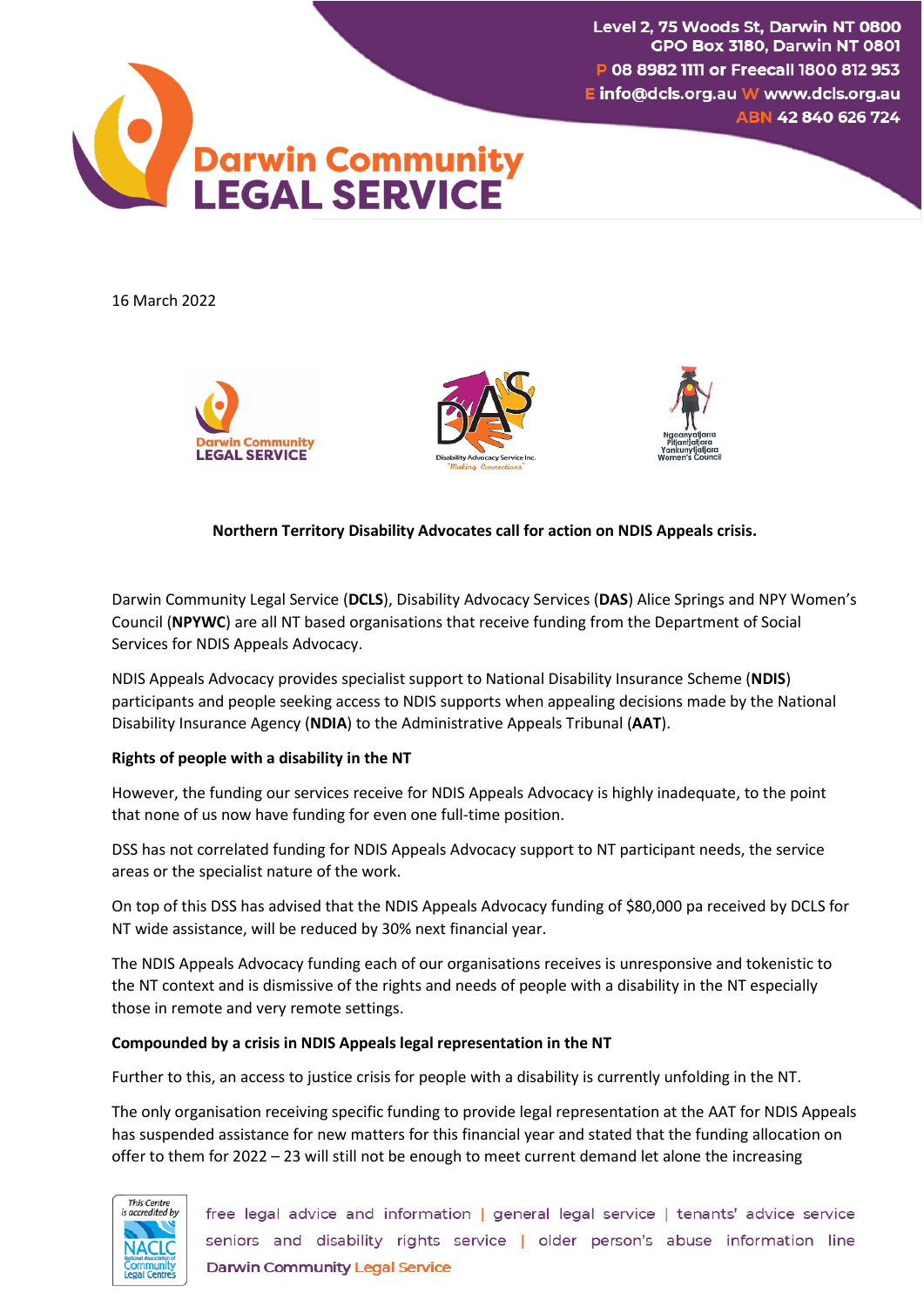demand for assistance we are seeing occur. As a result, there are currently no funded pathways for legal representation for NDIS participants looking to appeal NDIS decisions.

Other legal services, such as DCLS' General Legal Service, cannot fill this gap, and have not received resources to do so. This further increases the burden on the advocacy organisations, as we continue to support clients through the AAT appeals process without additional legal support to refer to and cooperate with.

## **Deeply concerned**

We are deeply concerned for Territorians looking to appeal NDIA decisions due to the insufficient availability of specialist advocacy support and suspension of legal representation for new matters.

Many NDIS participants who need to exercise their appeal rights are already at breaking point and are facing major risks to their health and safety.

In the AAT and well before, through the internal appeals process, we are typically arguing for sufficient support worker hours to ensure the person's safety and basic needs are met. The lack of appropriate NDIS funding for our clients means isolation, deteriorating health and increased hospital admissions. People in these situations are at significant risk of harm due to the inadequate level of funding provided for in their NDIS plans.

Having run out of internal review options through the NDIS, participants are left with no choice but to appeal to the AAT.

An AAT NDIS Appeal is a traumatic, labour intensive, and lengthy process. Supporting people through this process requires intensive support, specialist advocacy and legal representation.

In our experience, the NDIA frequently briefs top tier legal firms and barristers. This means that an NDIS appeal is already a significantly unbalanced process.

Underfunding specialist advocacy and legal services leaves people with disability unsupported in the AAT and on the current allocations offered to our services by DSS for the next 3 years will also compromise the level of support, advocacy, and assistance available to participants through the internal review process. This exposes people to what they experience as highly skewed and unfair processes, which are damaging in many ways, especially in the areas of their physical and mental health. Participants often cannot proceed alone and they ultimately give up by withdrawing their application.

Published statistics from the AAT show that NDIS appeals applications are increasing. Trends in NDIA decision-making, participant needs, and the decision review process means that NDIS participant AAT appeals are likely to continue to escalate.

## **Summary**

We call for:

- Urgent funding to deal with the immediate crisis to ensure that people with disability have access to NDIS Appeals legal representation.
- Urgent NDIS Appeals advocacy funding increase for the remainder of the financial year.